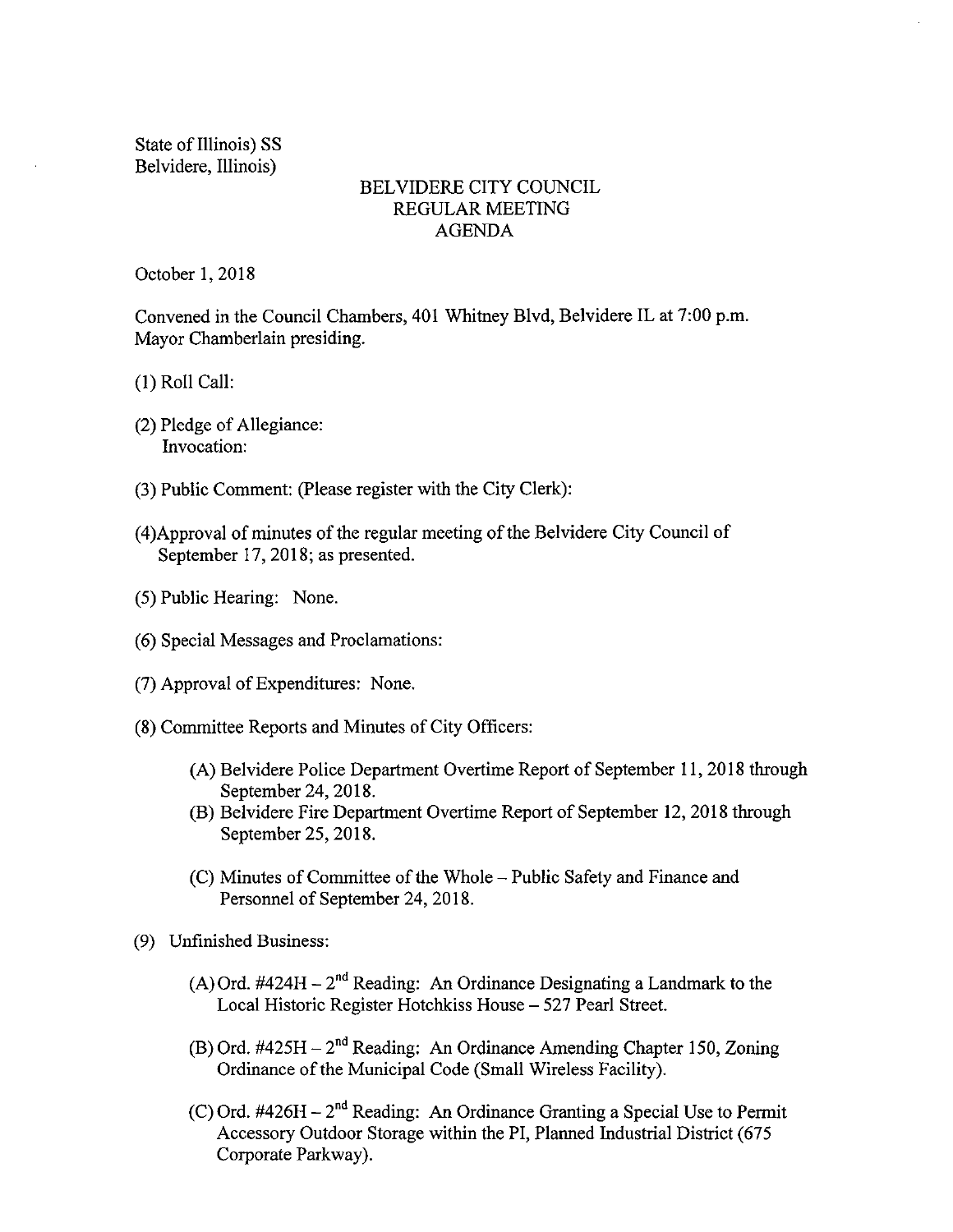- D) Ord. #427H 2<sup>nd</sup> Reading: An Ordinance Approving a Replat Titled Plat 5 of Sager Corporate Park.
- (E) Ord.  $\#428H 2^{nd}$  Reading: An Ordinance Granting a Special Use to Permit Indoor Commercial Entertainment within the PB, Planned Business District 2195 North State Street).
- 10) New Business:
	- (A) Ord.  $\#429H-I^{st}$  Reading: An Ordinance Creating Education Preferences for Promotion within the City of Belvidere Police Department.

Motion forwarded from Committee of the Whole—Public Safety and Finance and Personnel of September 24, 2018. Public Safety Motions Chairman Crawford:

A) Motion to approve the closing of State Street from the north side of bridge to 130 South State Street( PNC Bank) on October 7, 2018 from noon until 4 p.m. for the annual Fire Department Open House.

Finance Motions—Chairman Ratcliffe:

- B) Motion to approve the fiscal year ending April 30, 2018 audit as presented by Sikich.
- C) Motion to forward to City Council in ordinance form the Azavar audit findings and correction of loss revenues as it relates to natural gas. Pending Research).

Public Works Motions— Chairman Brooks:

- D) Motion to approve the low bid from Aeration Works, in the amount of \$128,035 to complete the diffuser replacement project at the WWTP. This work will be paid for from the Sewer Depreciation Fund #61-1790.
- E) Motion to approve the low bid from Cord Construction in the amount of 658, 700 to complete the city hall roof replacement project.
- F) Motion to forward to City Council in ordinance form the selling of Municipal Parking Lot #2 for \$60,000 to Ryan Crombie. (Pending Research).

I1) Adjournment: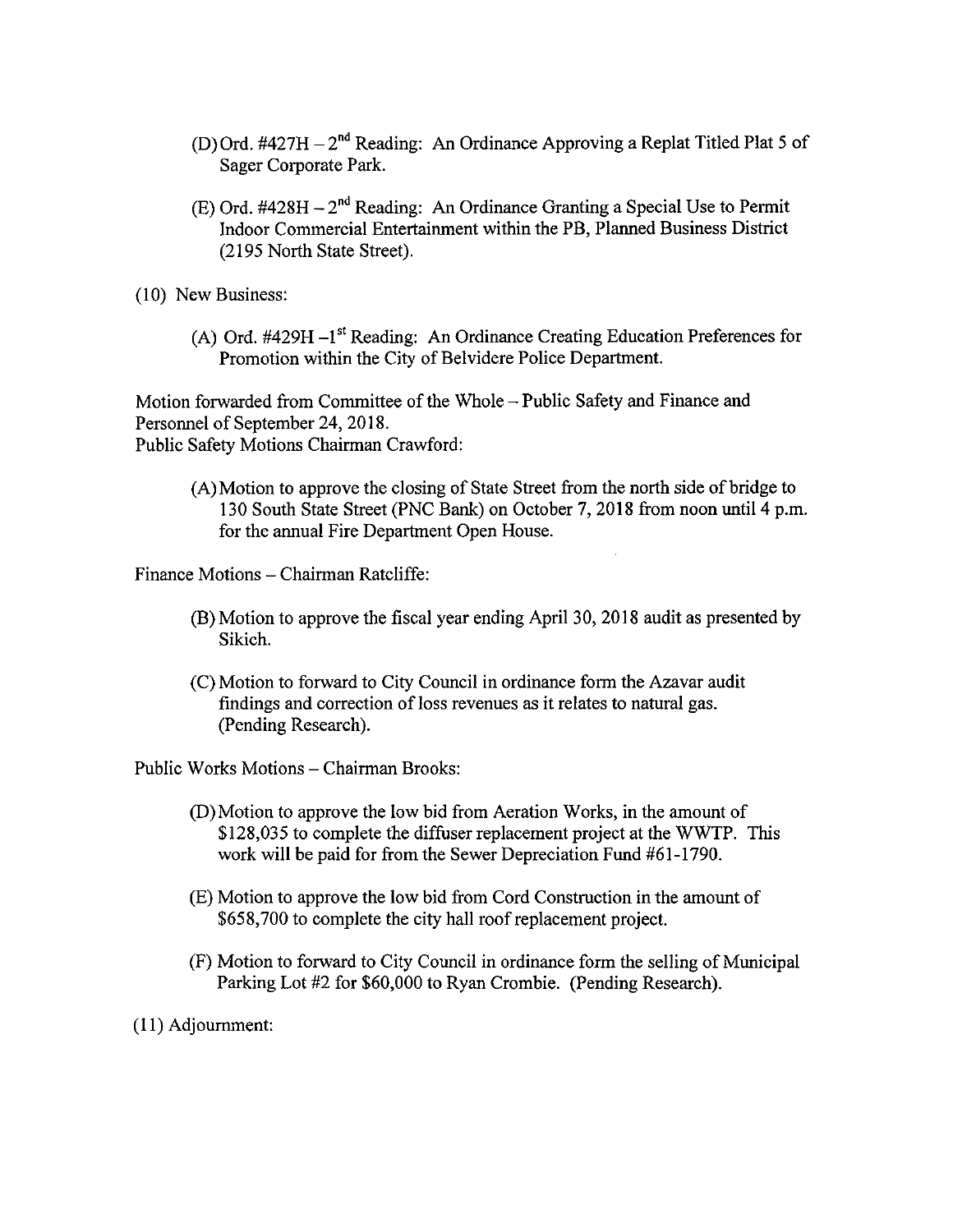State of Illinois SS Belvidere, Illinois

#### Belvidere City Council Regular Session **Minutes**

Date: September 17, 2018

Convened in the Council Chambers, 401 Whitney Blvd, Belvidere, IL at 7:00 p.m. Mayor Chamberlain presiding:

1) Roll Call: Present: M. Borowicz, G. Crawford, W. Frank, T. Porter, T. Ratcliffe, M. Sanderson, D. Snow and C. Stevens. Absent: R. Brooks and M. Freeman.

- 2) Pledge of Allegiance: Invocation: Mayor Chamberlain.
- 3) Public Comment: ( Please register with the City Clerk):
- 4) Approval of minutes of the regular meeting of the Belvidere City Council of September 4, 2018; as presented.

Motion by Ald. Crawford,  $2<sup>nd</sup>$  by Ald. Porter to approve the minutes of the regular meeting of the Belvidere City Council of September 4, 2018. Roll Call Vote: 7/0/1 in favor. Ayes: Crawford, Frank, Porter, Ratcliffe, Sanderson, Snow and Stevens. Nays: None. Abstain: Borowicz. Motion carried.

5) Public Hearing: None

- 6) Special Messages and Proclamations:
- 7) Approval of Expenditures:

General & Special Fund Expenditures: \$ 1,064,745.34 Water & Sewer Expenditures: \$ 440,563,05

Motion by Ald. Sanderson, 2<sup>nd</sup> by Ald. Borowicz to approve the General & Special Fund Expenditures in the amount of \$1,064,745.34. Roll Call Vote: 8/0 in favor. Ayes: Crawford, Frank, Porter, Ratcliffe, Sanderson, Snow, Stevens and Borowicz. Nays: None. Motion carried.

Motion by Ald. Snow, 2<sup>nd</sup> by Ald. Frank to approve the Water & Sewer Fund Expenditures in the amount of \$440, 563.05. Roll Call Vote: 8/0 in favor. Ayes: Frank, Porter, Ratcliffe, Sanderson, Snow, Stevens, Borowicz and Crawford. Nays: None. Motion carried.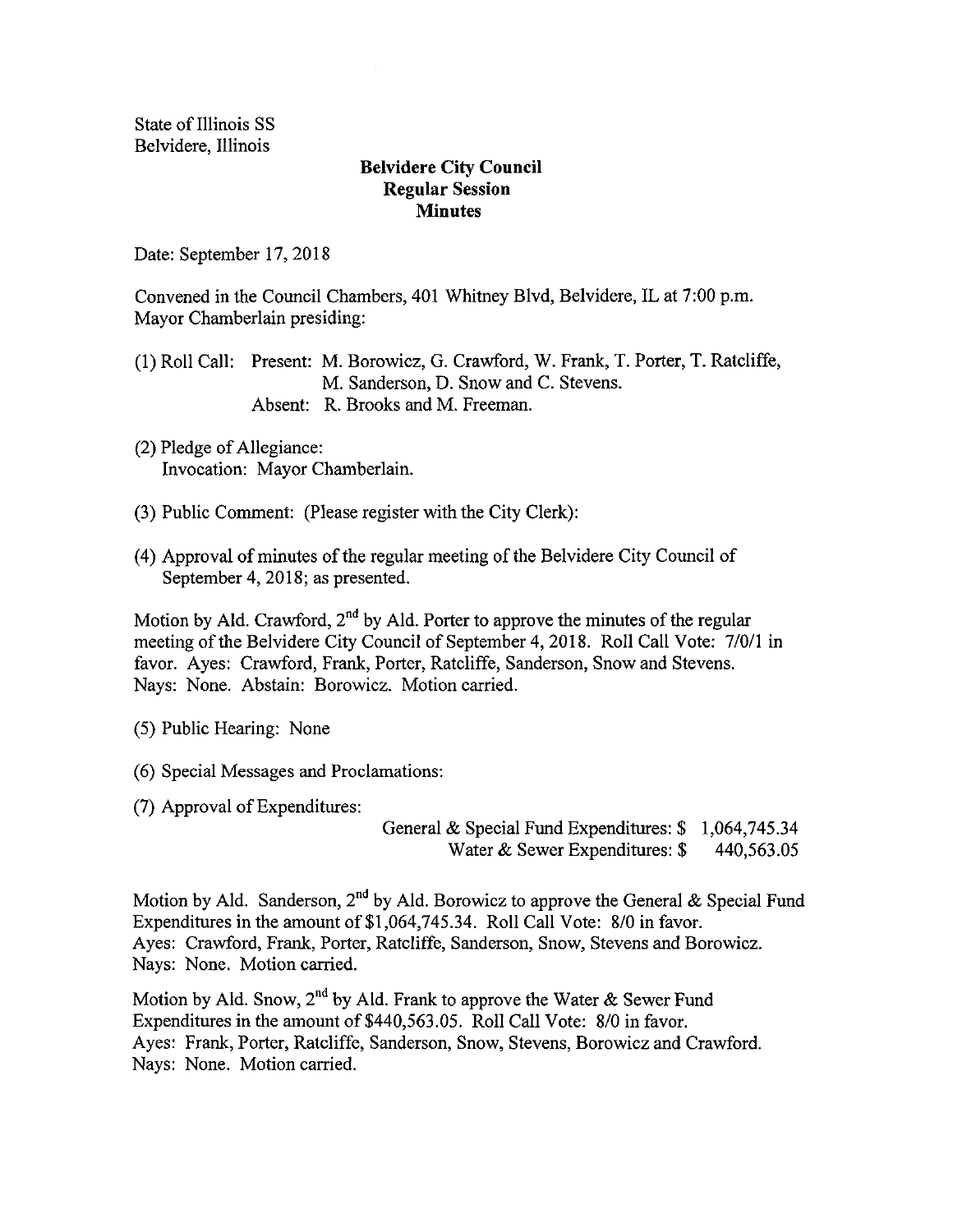- 8) Committee Minutes & Reports of City Officers:
	- A) Belvidere Police Department Overtime Report of August 28, 2018 through September 10, 2018.
	- (B) Belvidere Fire Department Overtime Report of August 19, 2018 and August 29, 2018 through September 11, 2018.
	- C) Monthly Building Department Revenues August 2018.
	- (D) Monthly Community Development/Planning Department Report for August 2018.
	- (E) Monthly Treasurer's Report for August 2018.
	- F) Monthly General Fund Report for August 2018.
	- (G) Monthly Water/Sewer Fund Report for August 2018.
	- H) Minutes of City-County Coordinating Committee of July 11, 2018.
	- I) Minutes of Planning and Zoning Commission of September 11, 2018.

Let the record show these reports and minutes were received and placed on file.

J) Minutes of the Committee of the Whole— Building, Planning and Zoning and Public Works of September 10, 2018

Motion by Ald. Crawford,  $2<sup>nd</sup>$  by Ald. Porter to approve the minutes of Committee of the Whole— Building, Planning and Zoning and Public Works of September 10, 2018. Roll Call Vote: 7/0/1 in favor. Ayes: Porter, Ratcliffe, Snow, Stevens, Borowicz, Crawford and Frank. Nays: None. Abstain: Sanderson. Motion carried.

9) Unfinished Business:

A) Ord.  $\#423H - 2^{nd}$  Reading: An Ordinance Amending Section 10-37, Prohibited Employment of the City of Belvidere Municipal Code.

Motion by Ald. Crawford,  $2^{nd}$  by Ald. Ratcliffe to pass Ord. #423H. Roll Call Vote:  $8/0$ in favor. Ayes: Ratcliffe, Sanderson, Snow, Stevens, Borowicz, Crawford, Frank and Porter. Nays: None. Motion carried.

10) New Business:

- $(A)$  Ord. #424H 1<sup>st</sup> Reading: An Ordinance Designating a Landmark to the Local Historic Register Hotchkiss House— 527 Pearl Street.
- $(B)$  Ord. #425H 1<sup>st</sup> Reading: An Ordinance Amending Chapter 150, Zoning Ordinance of the Municipal Code ( Small Wireless Facility).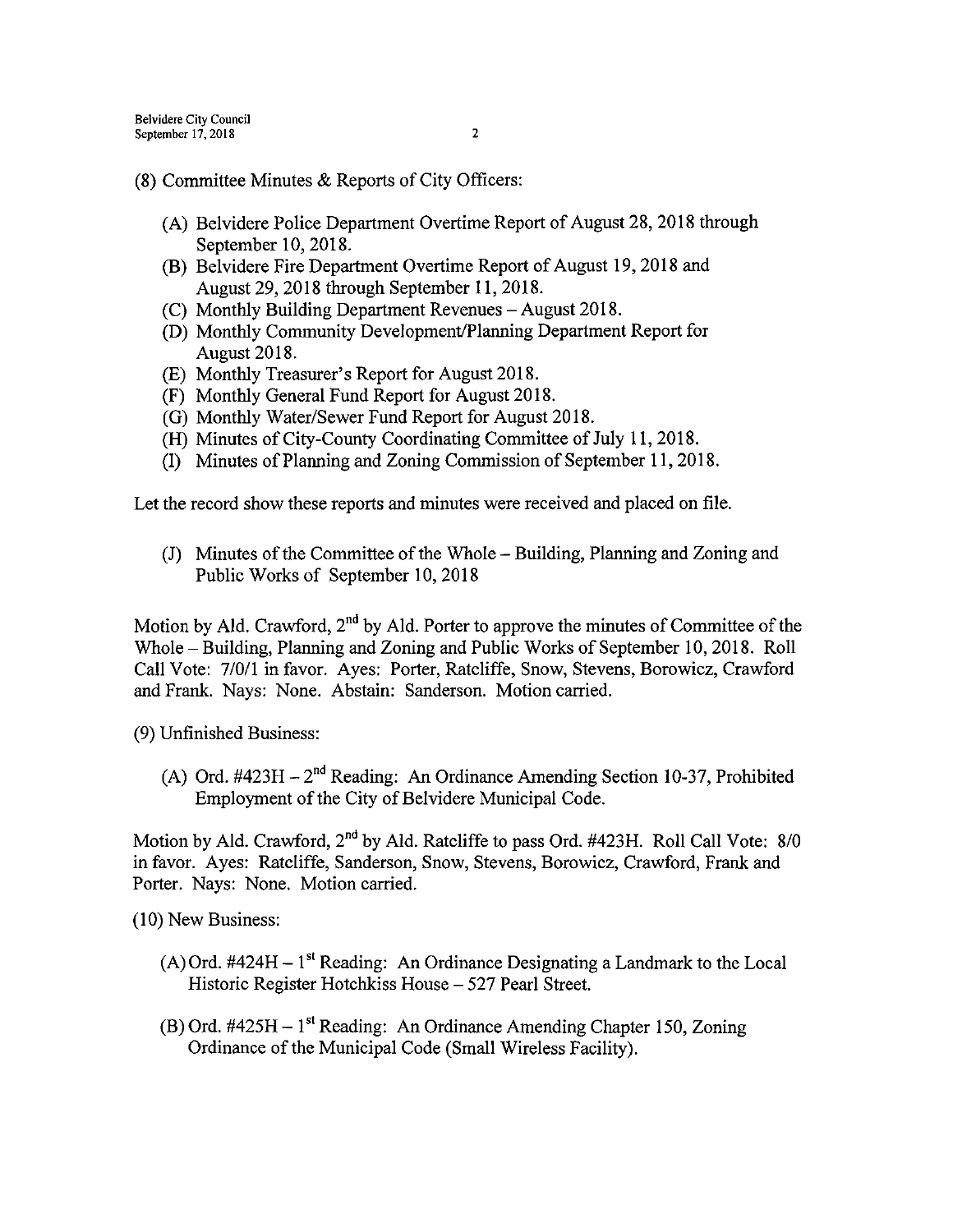- C) Ord. #426H 1<sup>st</sup> Reading: An Ordinance Granting a Special Use to Permit Accessory Outdoor Storage within the PI, Planned Industrial District( 675 Corporate Parkway).
- (D) Ord.  $\#427H 1^{st}$  Reading: An Ordinance Approving a Replat Titled Plat 5 of Sager Corporate Park.
- $(E)$  Ord. #428H 1<sup>st</sup> Reading: An Ordinance Granting a Special Use to Permit Indoor Commercial Entertainment within the PB, Planned Business District( 2195 North State Street).

Let the record show Ordinances  $\#424H$ ,  $\#425H$ ,  $\#426H$ ,  $\#427H$  and  $\#428H$  were placed on file for first reading.

F) Res. # 2084 - 2018: A Resolution Approving an Extension for Expiration of a Special Use (Ord.  $#273H$ ) Pursuant to Section 150.904(K) of the City of Belvidere Municipal Code.

Motion by Ald. Crawford,  $2^{nd}$  by Ald. Frank to adopt Res. #2084-2018. Motion by Ald. Snow,  $2^{nd}$  by Ald. Stevens to amend to include in Section 2 (a) the Mayor may grant an extension in his discretion through November 30, 2018; if he is satisfied that Chaudhary is delayed by circumstances beyond his control. If Chaudhary fails to comply with this date, the extension granted herein shall immediately terminate. Roll Call Vote to amend: 6/2 in favor. Ayes: Crawford, Frank, Porter, Ratcliffe, Snow and Stevens. Nays: Borowicz and Sanderson. Motion carried. Roll Call Vote as amended: 8/0 in favor. Ayes: Sanderson, Snow, Stevens, Borowicz, Crawford, Frank, Porter and Ratcliffe. Nays: None. Motion carried.

Motions forwarded from City-County Coordinating Committee of July 11, 2018,

- $(A)$  Motion to approve invoice #291528 from TRC in the amount of \$4,228.04 with a 50/50 split between the City and County. Roll Call Vote: 8/0 in favor. Ayes: Snow, Stevens, Borowicz, Crawford, Frank, Porter, Ratcliffe and Sanderson. Nays: None. Motion carried.
- B) Motion to approve invoice # 71256 from Wilson Electric in the amount of \$650 with a 50/50 split between the City and County. Roll Call Vote: 8/0 in favor. Ayes: Stevens, Borowicz, Crawford, Frank, Porter, Ratcliffe, Sanderson and Snow. Nays: None. Motion carried.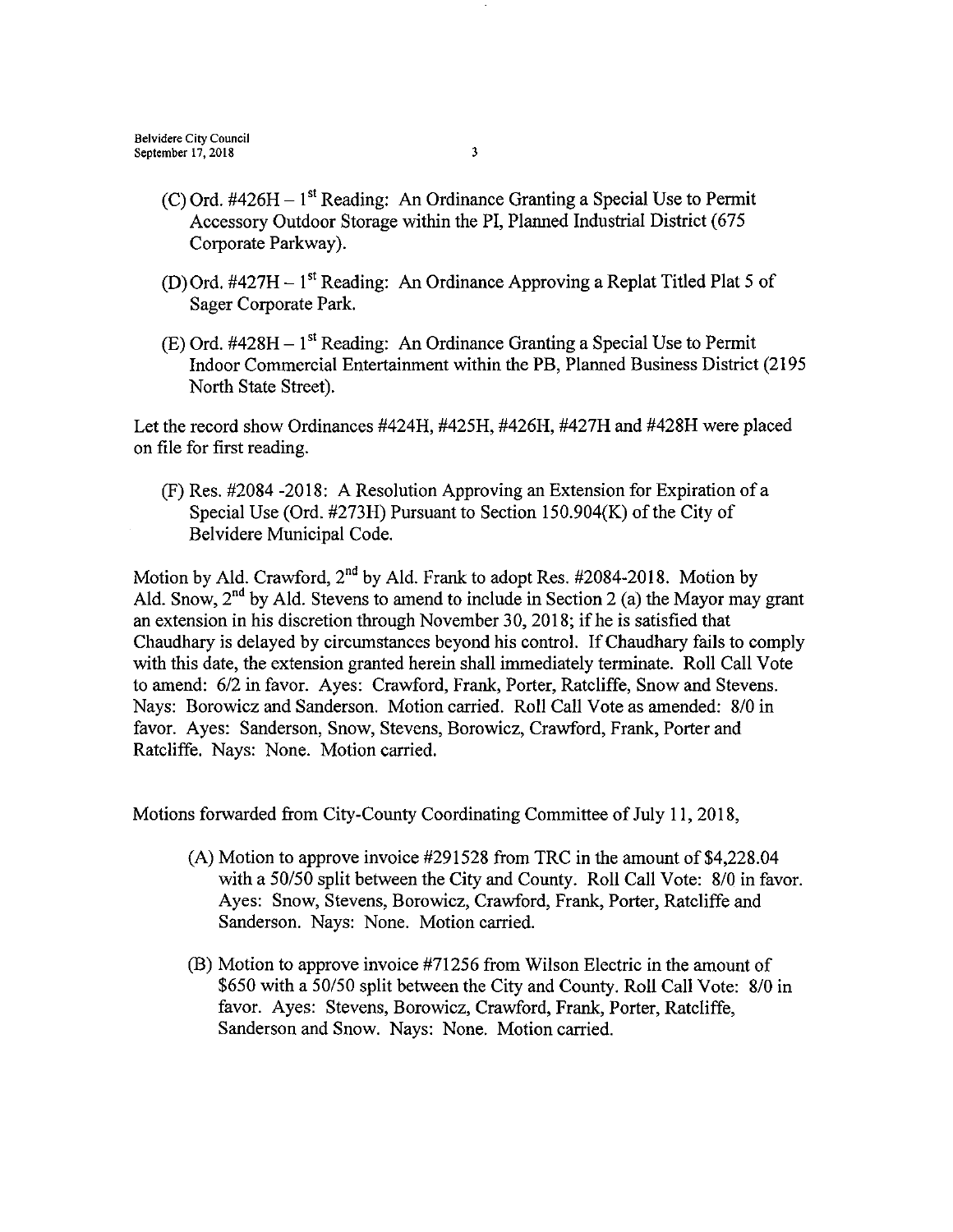Belvidere City Council September 17, 2018 4

Motions forwarded from Committee of the Whole - Building, Planning and Zoning and Public Works of September 10, 2018.

(A) Motion to approve Change Order #2 for the WWTP Sludge Thickening Project in the amount of \$74,686. This work will be paid from the Sewer Depreciation Fund. Roll Call Vote: 8/0 in favor. Ayes: Borowicz, Crawford, Frank, Porter, Ratcliffe, Sanderson, Snow and Stevens. Nays: None. Motion carried.

I1) Adjournment:

Motion by Ald. Crawford,  $2^{nd}$  by Ald. Sanderson to adjourn the meeting at 7:41 p.m. Aye voice vote carried. Motion carried.

Mayor

Attest:

City Clerk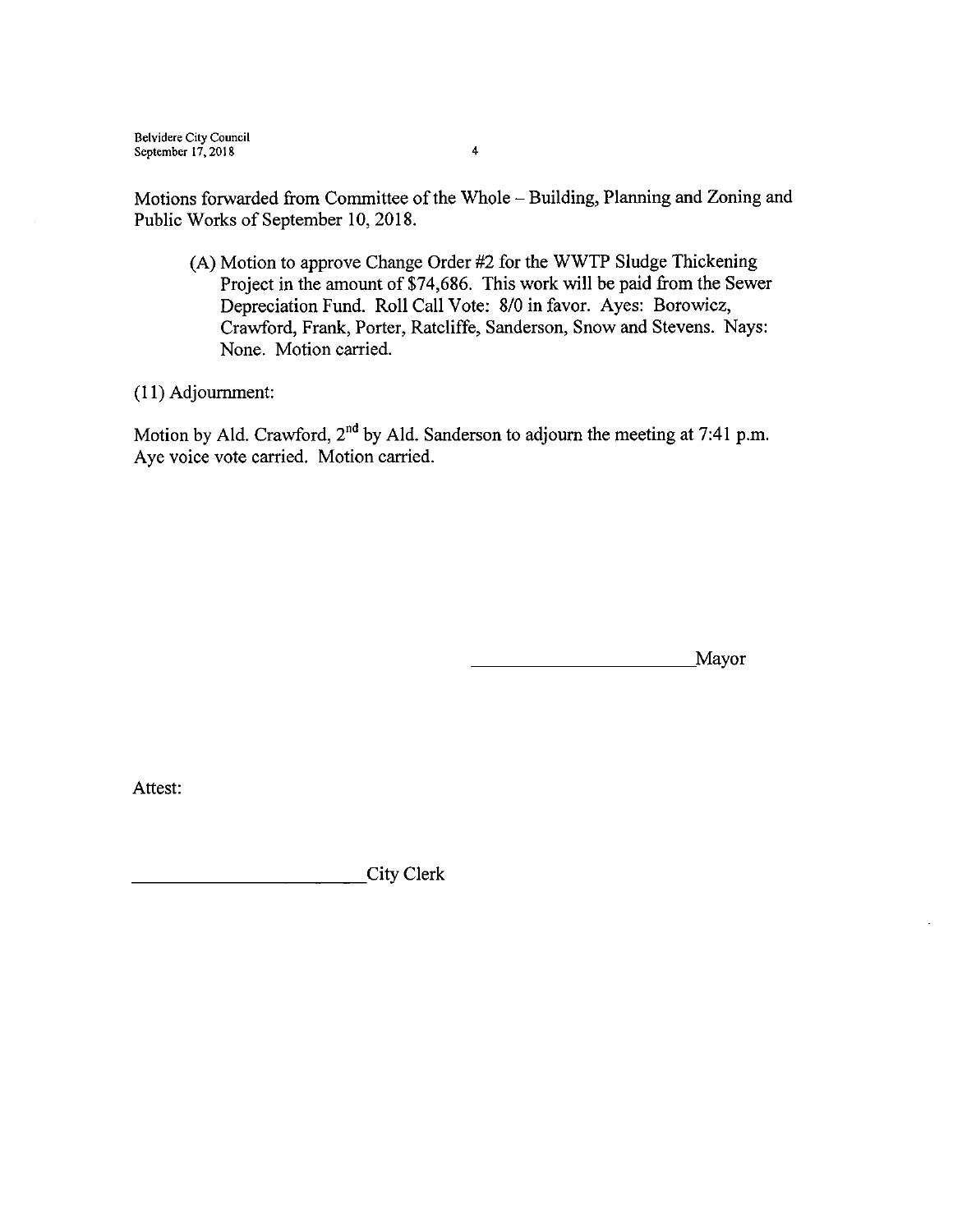# Belvidere Police Department Payroll Report

Dept: 1790 9/25/2018

For Overtime Incurred between 9/11/18 and 9/24/18

| <b>Last Name:</b> | <b>Employee ID:</b> | <b>Total Hours:</b> | <b>Total Overtime Pay:</b> |  |  |  |
|-------------------|---------------------|---------------------|----------------------------|--|--|--|
| Ball              | 00739               | 14.25               | \$793.65                   |  |  |  |
| Bell              | 00813               | 9                   | \$501.26                   |  |  |  |
| Berillo           | 00941               | 7.5                 | \$380.63                   |  |  |  |
| <b>Bird</b>       | 00793               | 26                  | \$1,448.07                 |  |  |  |
| Blankenship       | 00729               | 2.5                 | \$139.24                   |  |  |  |
| <b>Danielak</b>   | 00996               | 0.5                 | \$20.48                    |  |  |  |
| Davenport         | 00935               | 15                  | \$682.43                   |  |  |  |
| Delavan           | 00848               | 31.25               | \$1,740.47                 |  |  |  |
| Derry             | 00816               | 19.75               | \$1,099.98                 |  |  |  |
| Ellingson         | 00758               | 7.5                 | \$428.84                   |  |  |  |
| Garcia            | 00988               | 20.5                | \$862.54                   |  |  |  |
| Gorsuch           | 00756               | 14.5                | \$904.58                   |  |  |  |
| Jones             | 00772               | 38.75               | \$2,158.18                 |  |  |  |
| Kaplan            | 00858               | 16.5                | \$918.97                   |  |  |  |
| King              | 00868               | 6                   | \$309.60                   |  |  |  |
| Korn              | 00989               | 34.25               | \$1,405.91                 |  |  |  |
| Kozlowski         | 00846               | 9.75                | \$543.03                   |  |  |  |
| Mears             | 10050               | 16                  | \$655.20                   |  |  |  |
| Moore             | 00707               | 8                   | \$445.56                   |  |  |  |
| Parker, B         | 00686               | $\overline{7}$      | \$389.87                   |  |  |  |
| Polnow            | 00886               | 875                 | \$545.87                   |  |  |  |
| Reese             | 00979               | 4.5                 | \$189.34                   |  |  |  |
| Schutz            | 00812               | 1.5                 | \$83.54                    |  |  |  |
| Shook             | 85700               | 2.5                 | \$139.24                   |  |  |  |
| Smaha             | 00659               | 19.5                | \$1,216.51                 |  |  |  |
| Sommerfield       | 00843               | 0.5                 | \$27.85                    |  |  |  |
| Washburn          | 00784               | 6                   | \$374.31                   |  |  |  |
| Weiland           | 00990               | $\overline{2}$      | \$84.15                    |  |  |  |
| Worley            | 00992               | 6                   | \$245.70                   |  |  |  |
| Zapf              | 00934               | 15                  | \$682.43                   |  |  |  |
| Totals:           |                     | 370.75              | \$19,417.39                |  |  |  |

 $\sqrt{4}$ Shane Woody

Chief of Police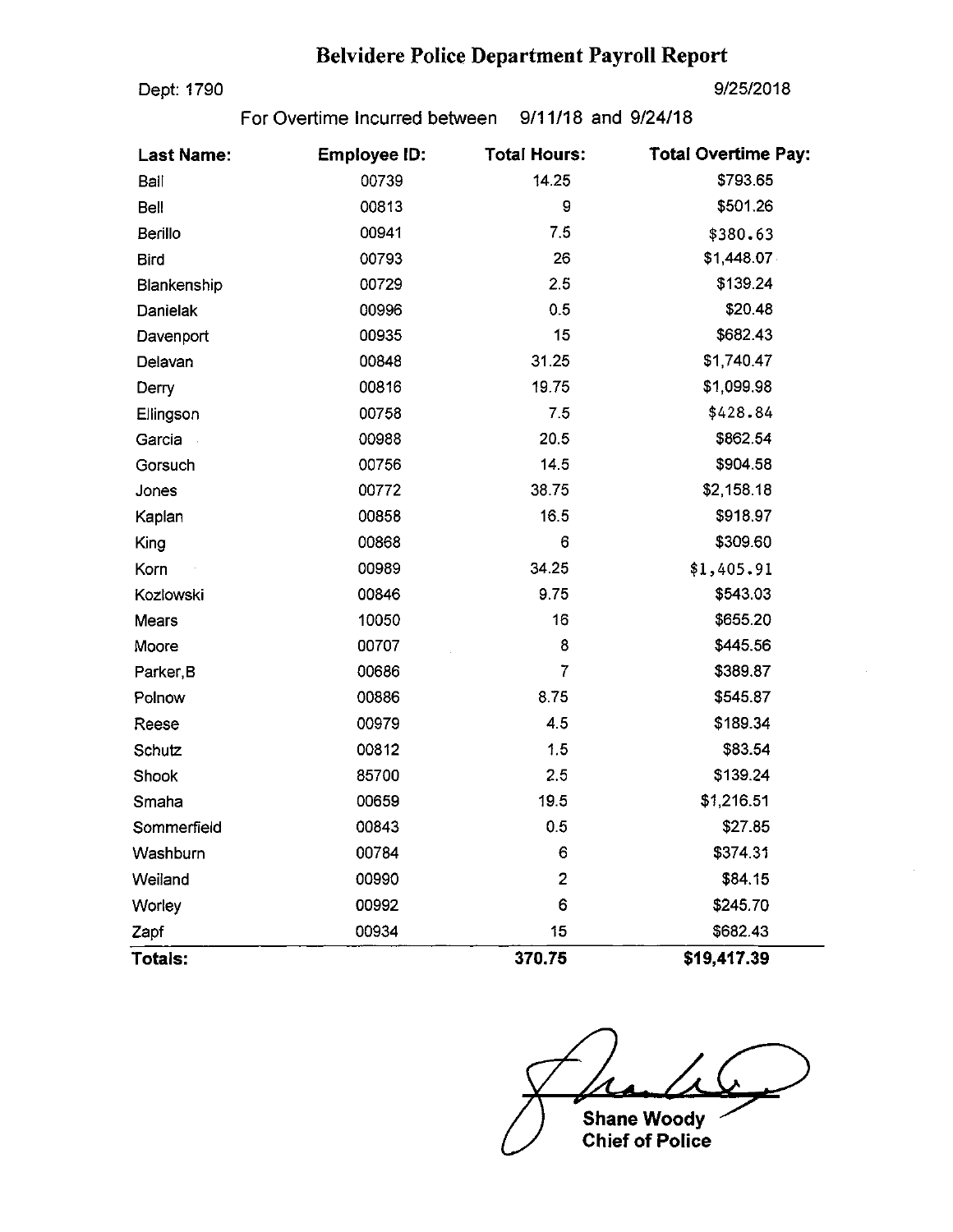#### Belvidere Fire Department

#### Overtime Report

## Date Between { 09/12/2018} And { 09/25/2018}

| Beck, Mark E<br>00866<br>$2 - 50$<br>09/15/2018 10:00<br>CSC Car Safety Seat Check<br>2.50<br>OT.<br>09/17/2018 07:00<br>INR Reimbursable Plan<br>4.00<br>4.00<br>OT.<br>6.50<br>6.50<br>Staff Member Totals:<br>00754 Burdick, David J<br>24.00<br>8.00<br>09/12/2018 07:00<br>SCV Shift Coverage for<br>OT.<br>2.00<br>2.00<br>09/13/2018 09:30<br>TRE EMS Training<br>O٣<br>1,00<br>09/18/2018 09:30<br>2.00<br>SPE EMS Drug Exchange or<br>OT.<br>5.00<br>09/21/2018 16:00<br>TRD Dive/Water Rescue<br>5.00<br>ОT<br>17.00<br>32.00<br>Staff Member Totals:<br>00966 Ellwanger, Adam A<br>2.50<br>09/19/2018 09:00<br>CPRI C.P.R. Instruction<br>2.50<br>ОT<br>2.50<br>2.50<br>Staff Member Totals:<br>09/15/2018 07:00<br>5.00<br>TRTM TEMS Training<br>5.00<br>OT.<br>09/21/2018 16:00<br>TRD Dive/Water Rescue<br>4 15<br>4.15<br>OT.<br>9.15<br>9.15<br>Staff Member Totals:<br>09/12/2018 09:00<br>7.00<br>TREP Initial Paramedic<br>7.00<br>ОT<br>09/20/2018 07:00 18-0002240 OT<br>0.50<br>CRO Shift Carry Over<br>0.50<br>09/21/2018 18:00<br>3.50<br>CT.<br>TRE Fire Training<br>3.50<br>09/24/2018 09:00<br>7.00<br>0T<br>TREP Initial Paramedic<br>7.00<br>18.00<br>18.00<br>Staff Member Totals:<br>09/19/2018 09:00<br>CPRI C.P.R. Instruction<br>2.50<br>OT.<br>2.50 | 96.92<br>155.08<br>252.00<br>356.64<br>89.16<br>89.16<br>222.90<br>757.86 |
|----------------------------------------------------------------------------------------------------------------------------------------------------------------------------------------------------------------------------------------------------------------------------------------------------------------------------------------------------------------------------------------------------------------------------------------------------------------------------------------------------------------------------------------------------------------------------------------------------------------------------------------------------------------------------------------------------------------------------------------------------------------------------------------------------------------------------------------------------------------------------------------------------------------------------------------------------------------------------------------------------------------------------------------------------------------------------------------------------------------------------------------------------------------------------------------------------------------------------------------------------------------------------------------|---------------------------------------------------------------------------|
|                                                                                                                                                                                                                                                                                                                                                                                                                                                                                                                                                                                                                                                                                                                                                                                                                                                                                                                                                                                                                                                                                                                                                                                                                                                                                        |                                                                           |
|                                                                                                                                                                                                                                                                                                                                                                                                                                                                                                                                                                                                                                                                                                                                                                                                                                                                                                                                                                                                                                                                                                                                                                                                                                                                                        |                                                                           |
|                                                                                                                                                                                                                                                                                                                                                                                                                                                                                                                                                                                                                                                                                                                                                                                                                                                                                                                                                                                                                                                                                                                                                                                                                                                                                        |                                                                           |
|                                                                                                                                                                                                                                                                                                                                                                                                                                                                                                                                                                                                                                                                                                                                                                                                                                                                                                                                                                                                                                                                                                                                                                                                                                                                                        |                                                                           |
|                                                                                                                                                                                                                                                                                                                                                                                                                                                                                                                                                                                                                                                                                                                                                                                                                                                                                                                                                                                                                                                                                                                                                                                                                                                                                        |                                                                           |
| 00971 Heiser, Bradley Donald<br>00993 Mead, Stephen C.                                                                                                                                                                                                                                                                                                                                                                                                                                                                                                                                                                                                                                                                                                                                                                                                                                                                                                                                                                                                                                                                                                                                                                                                                                 |                                                                           |
|                                                                                                                                                                                                                                                                                                                                                                                                                                                                                                                                                                                                                                                                                                                                                                                                                                                                                                                                                                                                                                                                                                                                                                                                                                                                                        |                                                                           |
|                                                                                                                                                                                                                                                                                                                                                                                                                                                                                                                                                                                                                                                                                                                                                                                                                                                                                                                                                                                                                                                                                                                                                                                                                                                                                        |                                                                           |
|                                                                                                                                                                                                                                                                                                                                                                                                                                                                                                                                                                                                                                                                                                                                                                                                                                                                                                                                                                                                                                                                                                                                                                                                                                                                                        |                                                                           |
|                                                                                                                                                                                                                                                                                                                                                                                                                                                                                                                                                                                                                                                                                                                                                                                                                                                                                                                                                                                                                                                                                                                                                                                                                                                                                        |                                                                           |
|                                                                                                                                                                                                                                                                                                                                                                                                                                                                                                                                                                                                                                                                                                                                                                                                                                                                                                                                                                                                                                                                                                                                                                                                                                                                                        |                                                                           |
|                                                                                                                                                                                                                                                                                                                                                                                                                                                                                                                                                                                                                                                                                                                                                                                                                                                                                                                                                                                                                                                                                                                                                                                                                                                                                        | 80.52                                                                     |
|                                                                                                                                                                                                                                                                                                                                                                                                                                                                                                                                                                                                                                                                                                                                                                                                                                                                                                                                                                                                                                                                                                                                                                                                                                                                                        | 80.52                                                                     |
|                                                                                                                                                                                                                                                                                                                                                                                                                                                                                                                                                                                                                                                                                                                                                                                                                                                                                                                                                                                                                                                                                                                                                                                                                                                                                        |                                                                           |
|                                                                                                                                                                                                                                                                                                                                                                                                                                                                                                                                                                                                                                                                                                                                                                                                                                                                                                                                                                                                                                                                                                                                                                                                                                                                                        |                                                                           |
| 00958 Pavlatos, Gregory R                                                                                                                                                                                                                                                                                                                                                                                                                                                                                                                                                                                                                                                                                                                                                                                                                                                                                                                                                                                                                                                                                                                                                                                                                                                              | 161.05                                                                    |
|                                                                                                                                                                                                                                                                                                                                                                                                                                                                                                                                                                                                                                                                                                                                                                                                                                                                                                                                                                                                                                                                                                                                                                                                                                                                                        | 133.67<br>294.72                                                          |
|                                                                                                                                                                                                                                                                                                                                                                                                                                                                                                                                                                                                                                                                                                                                                                                                                                                                                                                                                                                                                                                                                                                                                                                                                                                                                        |                                                                           |
|                                                                                                                                                                                                                                                                                                                                                                                                                                                                                                                                                                                                                                                                                                                                                                                                                                                                                                                                                                                                                                                                                                                                                                                                                                                                                        |                                                                           |
|                                                                                                                                                                                                                                                                                                                                                                                                                                                                                                                                                                                                                                                                                                                                                                                                                                                                                                                                                                                                                                                                                                                                                                                                                                                                                        | 196.98                                                                    |
|                                                                                                                                                                                                                                                                                                                                                                                                                                                                                                                                                                                                                                                                                                                                                                                                                                                                                                                                                                                                                                                                                                                                                                                                                                                                                        | 14.07                                                                     |
|                                                                                                                                                                                                                                                                                                                                                                                                                                                                                                                                                                                                                                                                                                                                                                                                                                                                                                                                                                                                                                                                                                                                                                                                                                                                                        | 98.49                                                                     |
|                                                                                                                                                                                                                                                                                                                                                                                                                                                                                                                                                                                                                                                                                                                                                                                                                                                                                                                                                                                                                                                                                                                                                                                                                                                                                        | 196.98                                                                    |
|                                                                                                                                                                                                                                                                                                                                                                                                                                                                                                                                                                                                                                                                                                                                                                                                                                                                                                                                                                                                                                                                                                                                                                                                                                                                                        | 506.52                                                                    |
|                                                                                                                                                                                                                                                                                                                                                                                                                                                                                                                                                                                                                                                                                                                                                                                                                                                                                                                                                                                                                                                                                                                                                                                                                                                                                        |                                                                           |
|                                                                                                                                                                                                                                                                                                                                                                                                                                                                                                                                                                                                                                                                                                                                                                                                                                                                                                                                                                                                                                                                                                                                                                                                                                                                                        | 79.72                                                                     |
| 2.50<br>2.50<br>Staff Member Totals:                                                                                                                                                                                                                                                                                                                                                                                                                                                                                                                                                                                                                                                                                                                                                                                                                                                                                                                                                                                                                                                                                                                                                                                                                                                   | 79.72                                                                     |
| 00852 Schadle, Shawn W                                                                                                                                                                                                                                                                                                                                                                                                                                                                                                                                                                                                                                                                                                                                                                                                                                                                                                                                                                                                                                                                                                                                                                                                                                                                 |                                                                           |
| 09/15/2018 10:00<br>2.55<br>OT.<br>CSC Car Safety Seat Check<br>2.50                                                                                                                                                                                                                                                                                                                                                                                                                                                                                                                                                                                                                                                                                                                                                                                                                                                                                                                                                                                                                                                                                                                                                                                                                   | 116.30                                                                    |
| 09/24/2018 10:00 18-0002245 OT ADD Administrative Duties<br>2.50<br>2.50                                                                                                                                                                                                                                                                                                                                                                                                                                                                                                                                                                                                                                                                                                                                                                                                                                                                                                                                                                                                                                                                                                                                                                                                               | 116.30                                                                    |
| 09/25/2018 14:00<br>2.00<br>$\overline{\text{OT}}$<br>SCE Shift Coverage for<br>2.00                                                                                                                                                                                                                                                                                                                                                                                                                                                                                                                                                                                                                                                                                                                                                                                                                                                                                                                                                                                                                                                                                                                                                                                                   | 93.04                                                                     |
| 7.00<br>7.00<br>Staff Member Totals:                                                                                                                                                                                                                                                                                                                                                                                                                                                                                                                                                                                                                                                                                                                                                                                                                                                                                                                                                                                                                                                                                                                                                                                                                                                   | 325.64                                                                    |
| 00781 Swanson, Jason A                                                                                                                                                                                                                                                                                                                                                                                                                                                                                                                                                                                                                                                                                                                                                                                                                                                                                                                                                                                                                                                                                                                                                                                                                                                                 |                                                                           |
| 09/13/2018 09:30<br>2.00<br>ОT<br>TRE EMS Training<br>2.00                                                                                                                                                                                                                                                                                                                                                                                                                                                                                                                                                                                                                                                                                                                                                                                                                                                                                                                                                                                                                                                                                                                                                                                                                             | 77.16                                                                     |
| 2.00<br>2.00<br>Staff Member Totals:                                                                                                                                                                                                                                                                                                                                                                                                                                                                                                                                                                                                                                                                                                                                                                                                                                                                                                                                                                                                                                                                                                                                                                                                                                                   | 77.16                                                                     |
| 00969 -<br>Tangye, Travis N                                                                                                                                                                                                                                                                                                                                                                                                                                                                                                                                                                                                                                                                                                                                                                                                                                                                                                                                                                                                                                                                                                                                                                                                                                                            |                                                                           |
| 09/13/2018 07:15<br>2.01<br>IN Inspection Bureau<br><b>CT</b><br>2.00                                                                                                                                                                                                                                                                                                                                                                                                                                                                                                                                                                                                                                                                                                                                                                                                                                                                                                                                                                                                                                                                                                                                                                                                                  | 64.42                                                                     |
| 09/17/2018 10:00<br>ОŤ<br>TROT Training not<br>$-50$<br>2.00                                                                                                                                                                                                                                                                                                                                                                                                                                                                                                                                                                                                                                                                                                                                                                                                                                                                                                                                                                                                                                                                                                                                                                                                                           | 64.42                                                                     |
| 4.00<br>3.50<br>Staff Member Totals:                                                                                                                                                                                                                                                                                                                                                                                                                                                                                                                                                                                                                                                                                                                                                                                                                                                                                                                                                                                                                                                                                                                                                                                                                                                   | 128.84                                                                    |

00556 Wilcox, Craig <sup>A</sup>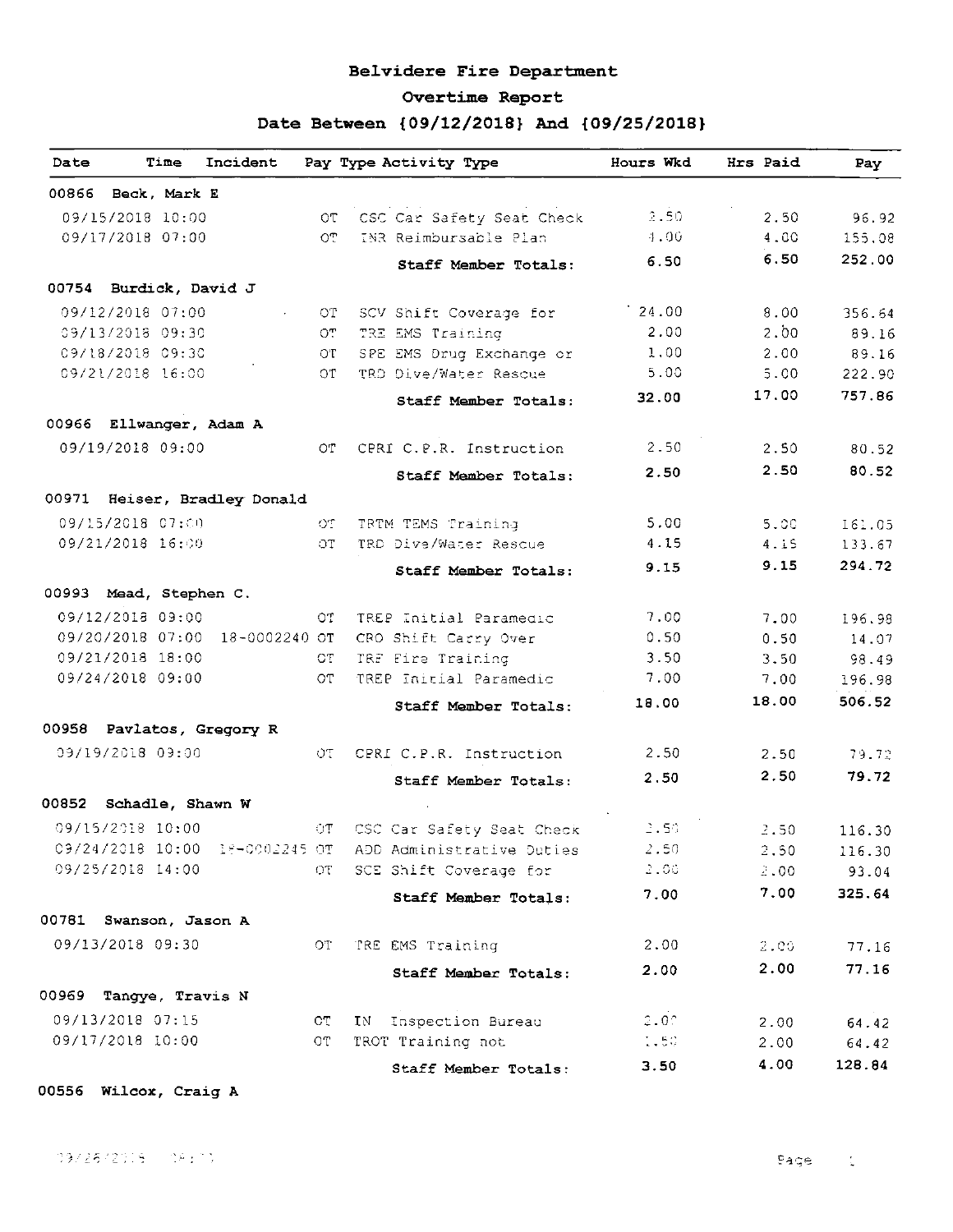#### Belvidere Fire Department

#### Overtime Report

## Date Between { 09/12/2018} And { 09/25/2018}

| Wilcox, Craig A<br>09/17/2018 12:00<br>09/19/2018 09:45 | OТ        | INR Reimbursable Plan          |       |                          |                                                                              |
|---------------------------------------------------------|-----------|--------------------------------|-------|--------------------------|------------------------------------------------------------------------------|
|                                                         |           |                                |       |                          |                                                                              |
|                                                         |           |                                | 2.50  | 2.50                     | 111.45                                                                       |
|                                                         | $\circ$ c | INR Reimbursable Plan          | 4.00  | 4.00                     | 178.32                                                                       |
|                                                         |           | Staff Member Totals:           | 6.50  | 6.50                     | 289.77                                                                       |
| 00956 Williams, Glenn                                   |           |                                |       |                          |                                                                              |
|                                                         |           | CRO Shift Carry Over           | 0.50  | 0.50                     | 15.94                                                                        |
| 09/21/2018 18:00                                        | OT        | TRF Fire Training              | 3.00  | 3.00                     | 95.67                                                                        |
|                                                         |           | Staff Member Totals:           | 3.50  | 3.50                     | 111.61                                                                       |
|                                                         |           |                                | 93.15 | 78.65                    | 2,904.38                                                                     |
|                                                         |           | 09/20/2018 07:00 18-0002240 OT |       | All Staff Member Totals: | $T_{T}$ mas: $F = F + m$ , $M = FMC/M$ adian), $D = D$ adaya, $D = O + h$ am |

 $\sim 10^{-1}$ 

 $\mathcal{L}(\mathcal{A})$  and  $\mathcal{L}(\mathcal{A})$ 

 $\sim 10^{-10}$ 

Types: F=Fire, M=EMS/Medical, R=Rescue, O=Other

 $\sim 10^7$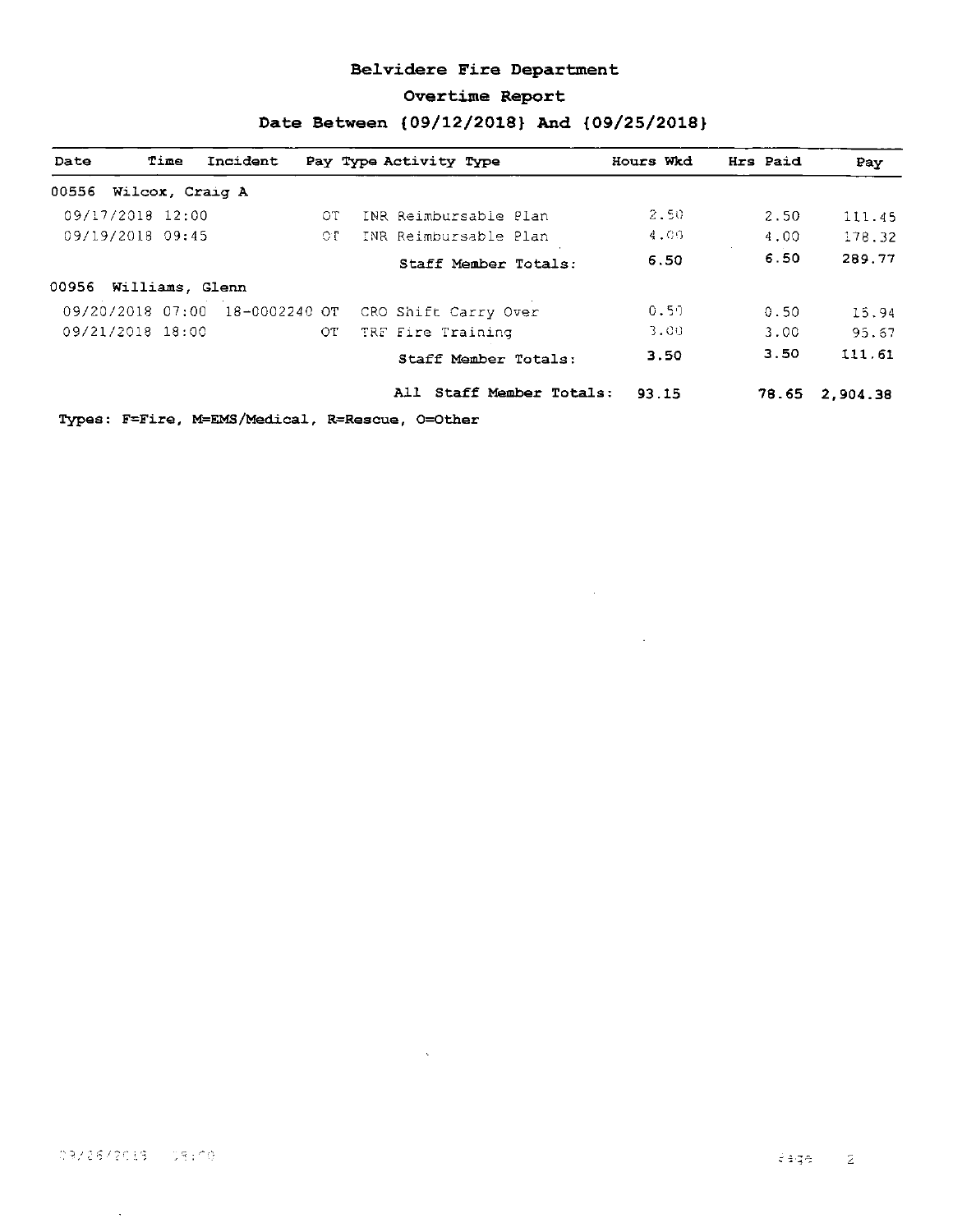Minutes Committee of the Whole Public Safety and Finance and Personnel<br>September 24, 2018 6:00 p.m. September 24, 2018

Call to Order - Mayor Mike Chamberlain:

|                  | Aldermen Present: | R. Brooks, M. Borowicz, G. Crawford,  |  |  |  |
|------------------|-------------------|---------------------------------------|--|--|--|
|                  |                   | W. Frank, M. Freeman, T. Porter,      |  |  |  |
|                  |                   | M. Sanderson, D. Snow and C. Stevens. |  |  |  |
| Aldermen Absent: |                   | T. Ratcliffe.                         |  |  |  |

Also in attendance: Budget and Finance Director Becky Tobin, Public Works Director Brent Anderson, Fire Chief Hyser, Police Chief Woody, City Attorney Drella and City Clerk Arco.

Public Comment:

Mayor Chamberlain thanked the Police Department, Fire Department and Belvidere School District for their joint cooperation during the recent lockdown for schools .

Alderman Snow reported the Plote pre-annexation will be discussed at the October Planning and Zoning Commission Meeting.

Public Forum: None.

Reports of Officers, Boards and Special Committees :

- 1. Public Safety, Unfinished Business: None .
- 2. Public Safety, New Business:
	- (A) Alliance Against Intoxicated Motorists Heather Lopez.

Recognition was given to Police Officer McDermott, Police Officer Garcia and Police Officer Korn for their enforcement against intoxicated motorists .

B) An Ordinance Creating Educational Preference for Promotion within the City of Belvidere Police Department .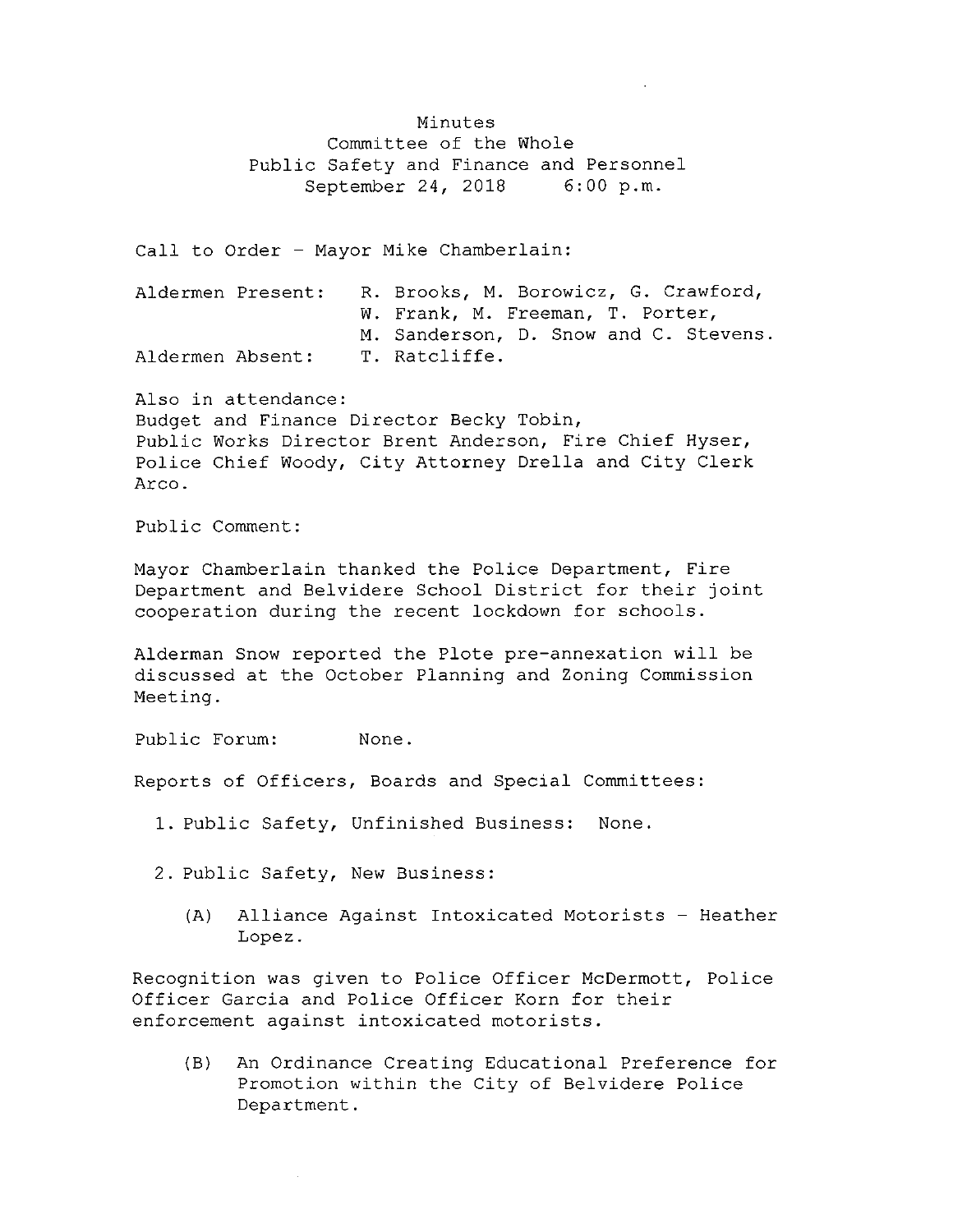Committee of the Whole September 24, 2018 2

Motion by Ald. Crawford, 2<sup>nd</sup> by Ald. Porter to forward to City Council the Ordinance Creating Education Preferences for Promotion within the City of Belvidere Police Department. Aye voice vote carried. Motion carried.

C) Fire Department Open House - Road Closure Request .

Motion by Ald. Crawford, 2<sup>nd</sup> by Ald. Borowicz to approve the closing of State Street from the north side of bridge to <sup>130</sup> South State Street (PNC Bank) on October 7, 2018 from noon until 4 p.m. for the annual Fire Department Open House. Aye voice vote carried. Motion carried.

3. Finance & Personnel, Unfinished Business: None.

- 4 . Finance & Personnel, New Business :
	- A) Sikich Audit Presentation by Frederick Lantz .

Motion by Ald. Crawford, 2<sup>nd</sup> by Ald. Borowicz to approve the fiscal year ending April 30, <sup>2018</sup> audit as presented by Sikich. Aye voice vote carried. Motion carried.

B) Azavar Audit Presentation by Scott Shamberg.

Motion by Ald. Snow,  $2^{nd}$  by Ald. Borowicz to forward to City Council in ordinance form the Azavar audit findings and correction of loss revenues as it relates to natural gas. Aye voice vote carried. Motion carried.

5 . Other:

A) Diffuser Replacement Bid Tabulation - WWTP.

Motion by Ald. Brooks, 2<sup>nd</sup> by Ald. Borowicz to approve the low bid from Aeration Works, in the amount of \$128, 035 to complete the diffuser replacement project at the WWTP. This work will be paid for from the Sewer Depreciation Fund #61-1790. Aye voice vote carried. Motion carried.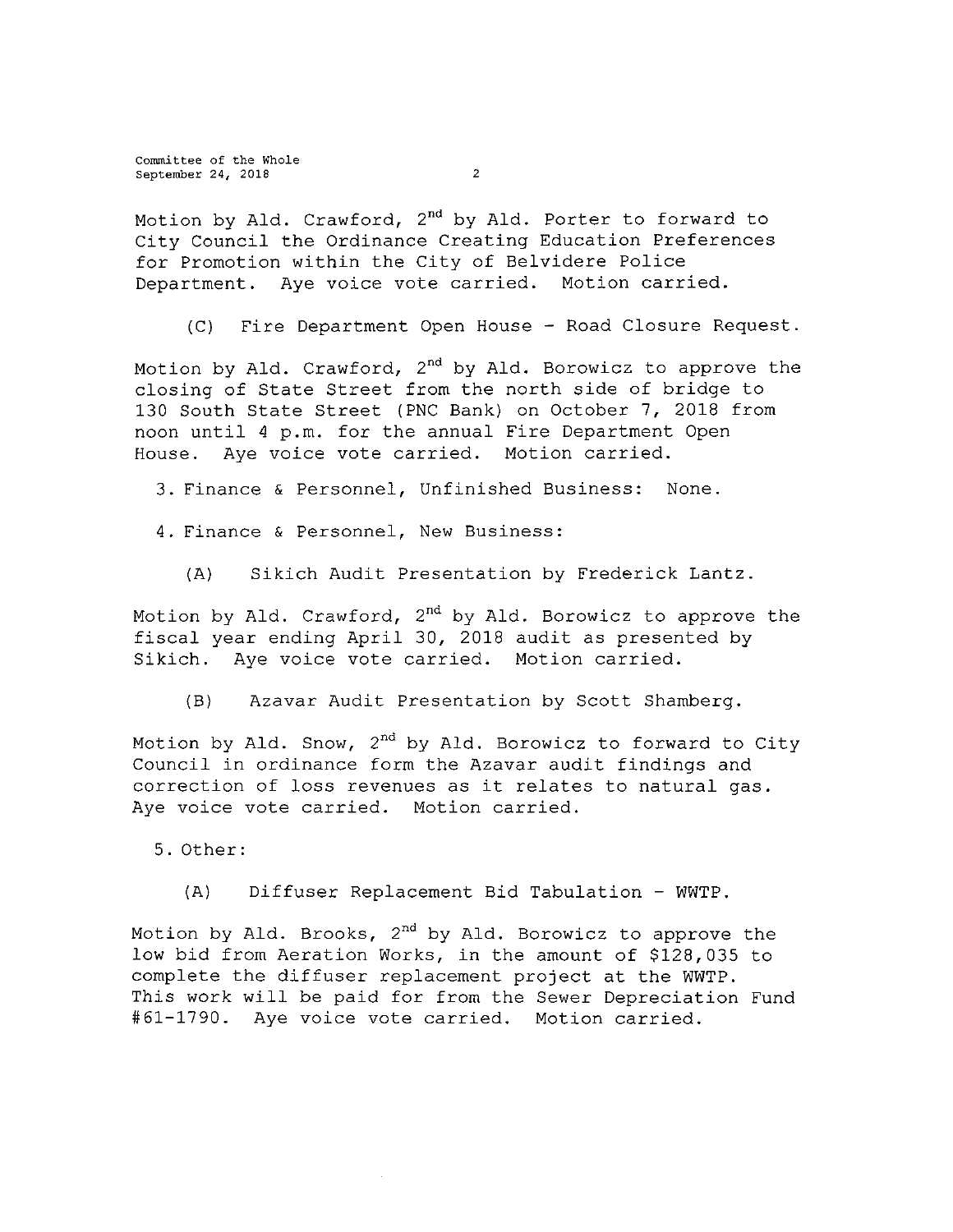Committee of the Whole September 24, 2018 3

(B) City Hall Roof Replacement - Bid Tabulation.

Motion by Ald. Snow, 2<sup>nd</sup> by Ald. Stevens to approve the low bid from Cord Construction in the amount of \$658, 700 to complete the city hall roof replacement project. Aye voice vote carried. Motion carried.

 $(C)$  Parking Lot #2 - Ryan Crombie.

Motion by Ald. Snow,  $2^{\sf{nd}}$  by Ald. Freeman to forward to City Council in ordinance form the selling of Municipal Parking Lot #2 for \$60,000 to Ryan Crombie. Roll Call Vote: 6/3 in favor. Ayes: Crawford, Frank, Freeman, Porter, Sanderson and Snow. Nays: Borowicz, Brooks and Stevens . Motion carried.

6. Adjournment :

Motion by Ald. Crawford, 2<sup>nd</sup> by Ald. Borowicz to adjourn at 7:15 p.m. Aye voice vote carried. Motion carried.

Mayor

Attest : City Clerk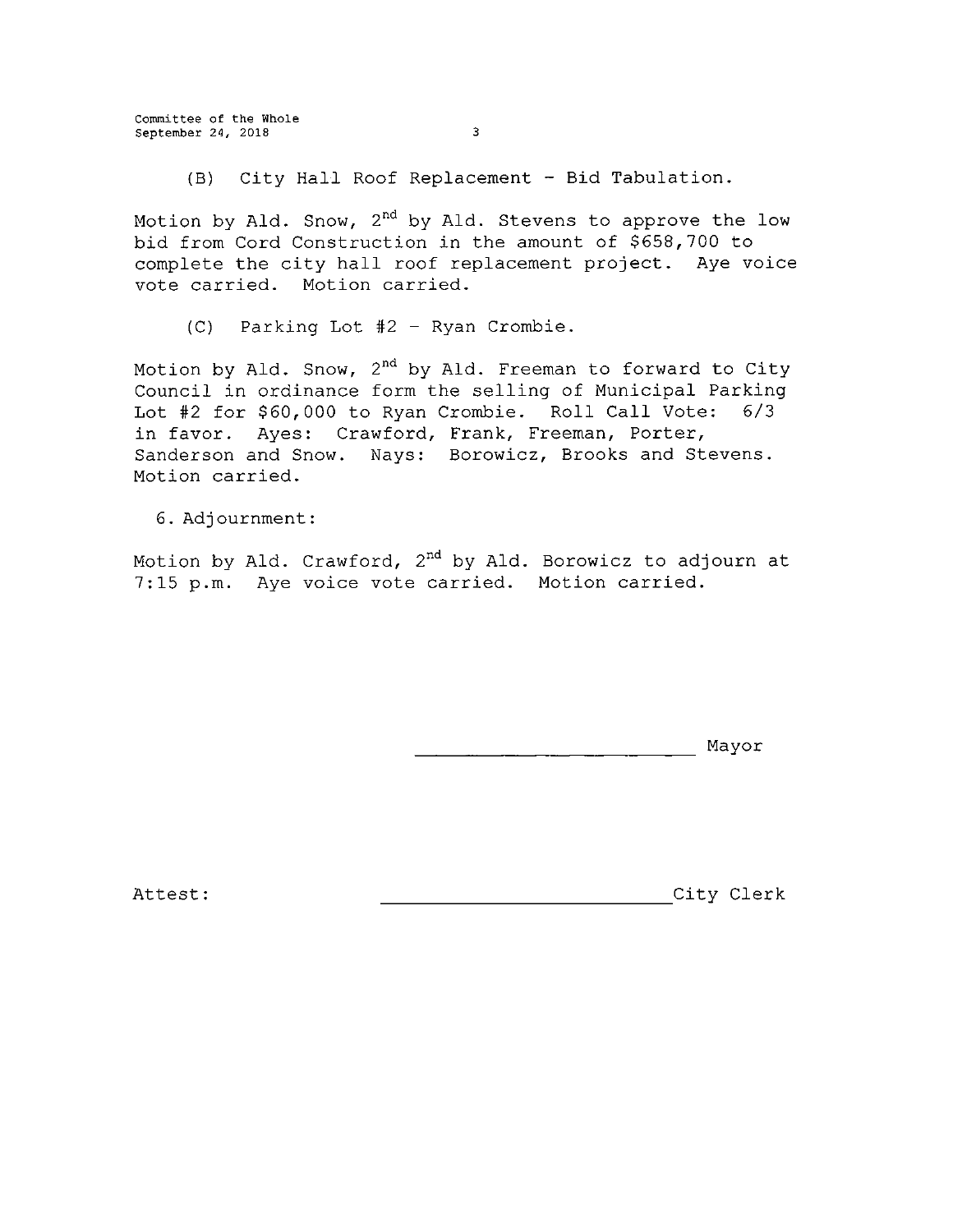#### ORDINANCE #429H

## AN ORDINANCE CREATING EDUCATIONAL PREFERENCES FOR PROMOTION WITHIN THE CITY OF BELVIDERE POLICE DEPARTMENT

WHREAS, the City of Belvidere is a home rule unit of government within the meaning of Section 6 of Article VII of the 1970 Constitution of the State of Illinois; and

WHEREAS, the City of Belvidere desires to provide greater accessibility to promotion for sworn members of its Police Department.

NOW, THEREFORE BE IT ORDAINED by the Mayor and City Council of the City of Belvidere, Boone County, Illinois, as follows:

SECTION 1: The Board of Fire and Police Commissioners of the City of Belvidere shall award promotional preferences for every member of the classified service of the police department who has successfully obtained an associate' <sup>s</sup> degree in the field of law enforcement, criminal justice, or a bachelor' s degree from an accredited college or university; and persons who were engaged in the active military or naval service of the United States for a period of at least one year and who were honorably discharged therefrom, or who are now or may hereafter be on inactive or reserve duty in such military or naval service ( not including, however, persons who were convicted by court-martial of disobedience of orders, where such disobedience consisted in the refusal to perform military service on the ground of religious or conscientious objections against war). For purposes of this Section, if <sup>a</sup> person has been deployed, then" active duty military or naval service of the United States" includes training and service school attendance, as defined in  $10$  U.S.C.  $101(d)$ , which is ordered pursuant to 10 U.S.C. 12301(d). The preference points awarded under this Section shall not be cumulative and an employee may only receive an education preference or a military preference, but not both for the same promotion.

> The preference shall be awarded by adding 3.5 points to the final grade average which an eligible member receives as <sup>a</sup> result of any promotional examination. The numerical result thus attained shall be applied by the Board of Fire and Police Commissioners in determining the position of such persons on any eligibility list as the result of any promotional examination held for purposes of preference in certification and appointment from such eligibility list.

> No person shall receive any preference for a promotional appointment granted by this Section after such person has received one promotion from